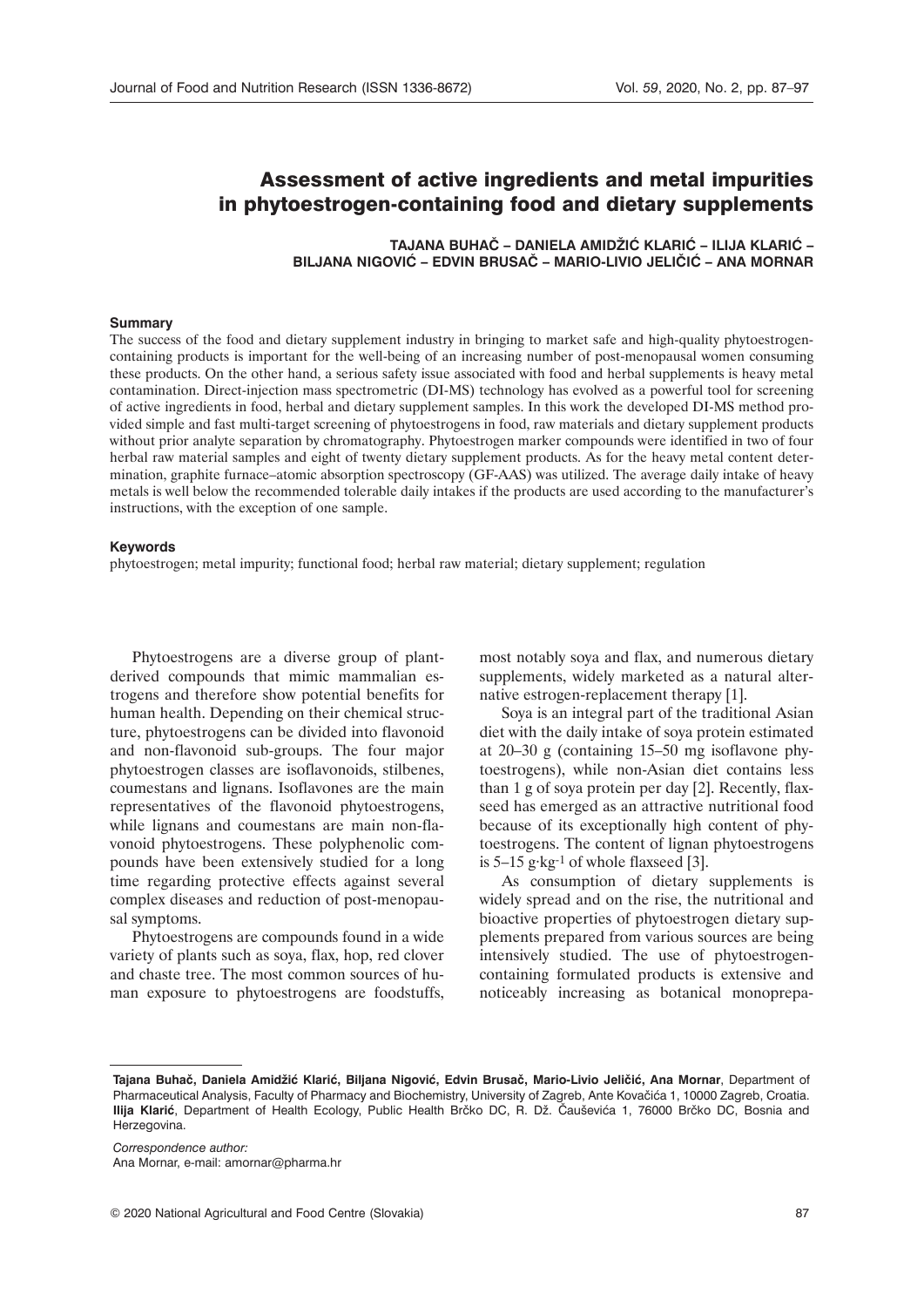rations, single-constituent botanical products and multibotanical dietary supplements, due to synergistic efficacy, for relief of symptoms related to menopause. To produce beneficial and safe products, manufacturers of dietary supplements must consider several factors, including identity of the product's active ingredients and contaminant control. In terms of identity, many plants can be used to make herbal dietary supplements and even plants that look similar and are closely related may have very different effects. Several techniques for determination of active ingredients in the abovementioned samples have been already used [4]. Liquid chromatography coupled to a diode array detector and/or a mass spectrometric detector (LC/DAD/MS) has been widely used for analysis of these complex samples. This technique proved to be an effective and reliable approach for determination of even trace amounts of active ingredients [5–9]. However, it is questionable whether LC/DAD/MS is the simplest and fastest technique for routine analysis.

Recently, direct-injection mass spectrometric (DI-MS) technology has evolved as a powerful

tool for multi-target screening of active ingredients in herbal and dietary supplement samples [10, 11]. The main strengths of the technique include the capability of supplying reliable results for a wide range of analytes in a short time, suitability for routine high-throughput analysis, as well as economic and environmental acceptability. From a toxicological point of view, food and herbal dietary supplements are a significant potential source of contamination with heavy metals, such as cadmium (Cd), arsenic (As), lead (Pb) and mercury (Hg). The contamination levels are related to contamination of agricultural soils, irrigation waters, atmosphere and crop inputs. Furthermore, processing equipment, excipients and product containers may also contaminate the products with various metals.

The extensive use of phytoestrogen-containing food and dietary supplements highlights the need for appropriate research and for data to support quality and safety assessment of these products. Protocols for evaluation of phytoestrogen-containing food and dietary supplements must consider many different factors, including the expected



**Fig. 1.** Chemical structures of the studied phytoestrogens.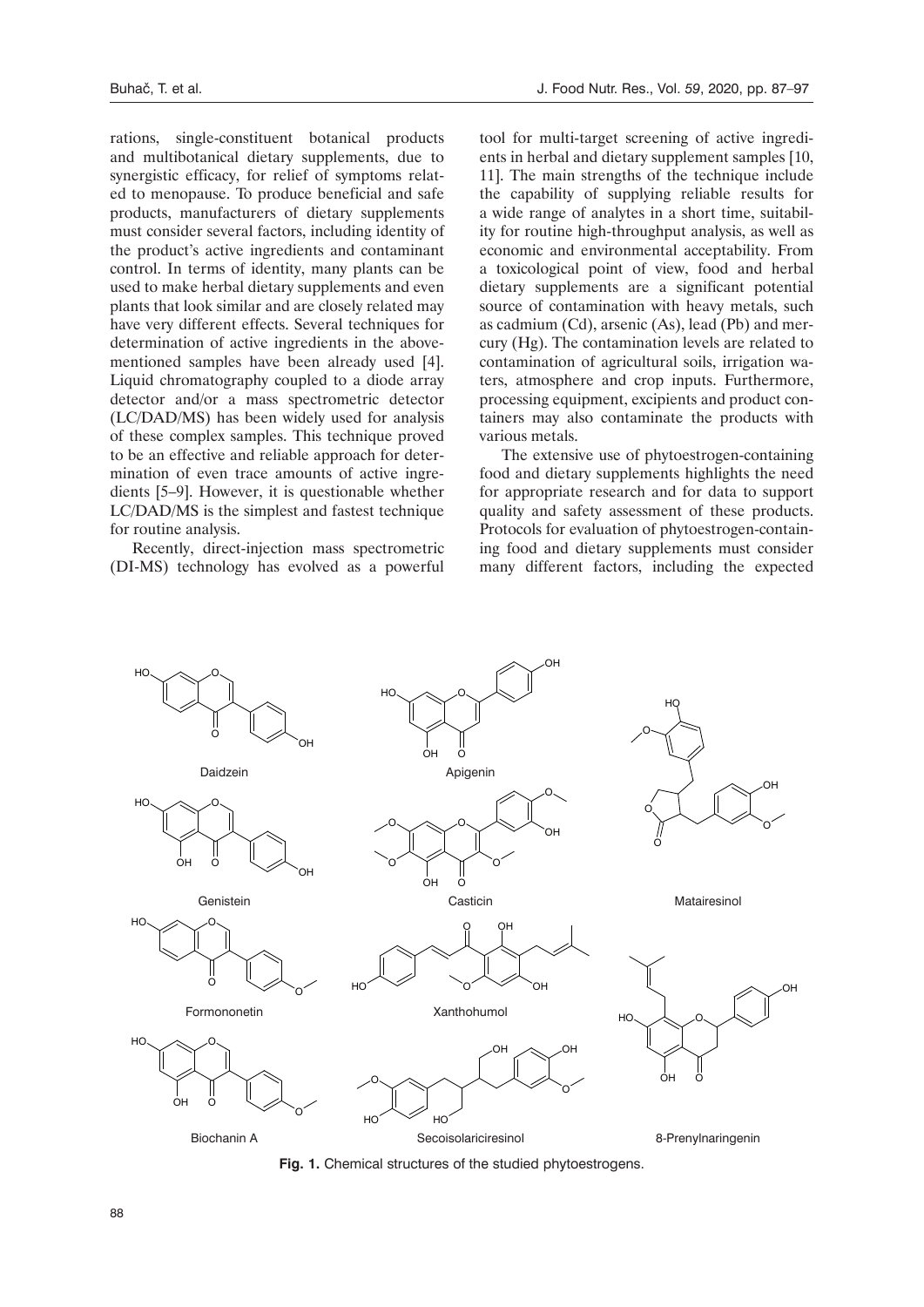content of the analyte in the sample, analysis time, availability of equipment, environmental friendliness and cost of analysis.

For all the reasons above, this study aimed to identify ten marker compounds (Fig. 1) in various phytoestrogen-containing food, herbal raw material and dietary supplements as formulated products using DI-MS technique. From the regulatory point of view, another goal of this study was to evaluate heavy metal content by graphite furnace atomic absorption spectrometry (GFAAS) technique and to compare results to maximum allowed values.

## **Materials and methods**

### **Chemicals and reagents**

Phytoestrogen standards of biochanin A, daidzein, formononetin, genistein, matairesinol, 8-prenylnaringenin and secoisolariciresinol were obtained from Sigma-Aldrich (St. Louis, Missouri, USA). Apigenin, casticin and xanthohumol were obtained from Extrasynthese (Genay, France). Electrospray tuning standard solution mixture for calibration of mass spectrometer (MS) was obtained from Agilent Technologies (Santa Clara, California, USA). GFAAS mixed standard and the matrix modifiers were obtained from Perkin Elmer (Waltham, Massachusetts, USA). Nitric acid (TraceSelect Ultra, for ultratrace analysis, 65–71 %) and hydrogen peroxide solution ( $\geq 30\%$ , TraceSelect Ultra, for ultratrace analysis), used as a reagent and cleaning agent, were obtained from Fluka (Buchs, Switzerland). Acetonitrile, ethanol and methanol (all HPLC grade) were from Merck (Darmstadt, Germany). Hydrochloric, sulphuric and boric acids were obtained from Kemika (Zagreb, Croatia). Kieltabs Cu/3.5 (3.5 g K $_2$ SO<sub>4</sub> and  $0.4$  g CuSO<sub>4</sub>·5H<sub>2</sub>O), which was used as a catalyst, was obtained from Foss Tecator (Hillerød, Denmark). Ammonium sulphate, sodium hydroxide, bromocresol green and methyl red, as indicators, acetone and petroleum ether (boiling temperature 40–70 °C) were obtained from Kemika. All other reagents used in this work were of analytical reagent grade or better. Ultrapure water, prepared with a Milli-Q water purification system (Millipore, Billerica, Massachusetts, USA) with a resistivity of 18.2 M $\Omega$  cm (25 °C), was used in all experiments.

## **Samples**

Four commercially available food samples of soybeans and flax (marked as F1–F4) from three different brands were obtained from

a local "health food" store in Zagreb, Croatia. Five samples of herbal raw material (marked as RM1–RM5) were kindly donated by Specchiasol (Verona, Italy), while 20 phytoestrogen-containing formulated dietary supplement products (marked as DS1–DS20) manufactured by 15 companies from USA and European Union were obtained from a public pharmacy in Zagreb, Croatia. The goal of the sampling plan was to provide representative samples available and widely used in Croatia. Fifteen formulated dietary supplements were classified as botanical monopreparations, as they contained one of the investigated herbal extracts: soya (DS1–DS4), chasteberry (DS5–DS9), red clover (DS10 and DS11), hop (DS12–DS14) and flax (DS15). Five samples were multibotanical dietary supplements containing two or more bioactive ingredients: soya and chasteberry (DS16 and DS17), soya and red clover (DS18), soya and flax (DS19), and red clover and hop (DS20). The dietary supplements analysed in this work were in multiple dosage form including liquid extracts (2 samples), tablets (5 samples) and capsules (13 samples). Liquid products contained only ethanolic herbal extract while other products contained additional ingredients, such as vitamins and minerals. List of the products, together with manufacturers and descriptions, was presented previously [12].

Ten tablets were weighed and the average weight of one tablet was determined. Afterwards, all tablets were finely ground and used in further investigations. Likewise, the content of 10 capsules was pooled and the average weight of one capsule was calculated.

## **Analysis of phytoestrogen compounds**

#### **Preparation of stock and working solutions**

Optimization of DI-MS method was performed using standard solutions of each phytoestrogen in acetonitrile  $(0.1 \text{ mg} \cdot \text{ml}^{-1})$ .

#### **Extraction procedures**

Approximately 1 g of each homogenized sample, accurately weighed, was transferred to a 15-ml centrifuge tube. The samples were extracted with 10.0 ml of ethanol during 15 min at room temperature using an ultrasonic bath. Finally, the solution was decanted by centrifugation at 3000  $\times$ *g* for 10 min at 25 °C using Z326K centrifuge (Hermle, Wehingen, Germany) and the supernatant was filtered through a Chromafil membrane filter  $(0.45 \mu m)$  pore size; Carl Roth, Karlsruhe, Germany). Two samples of commercial dietary supplements that were in the form of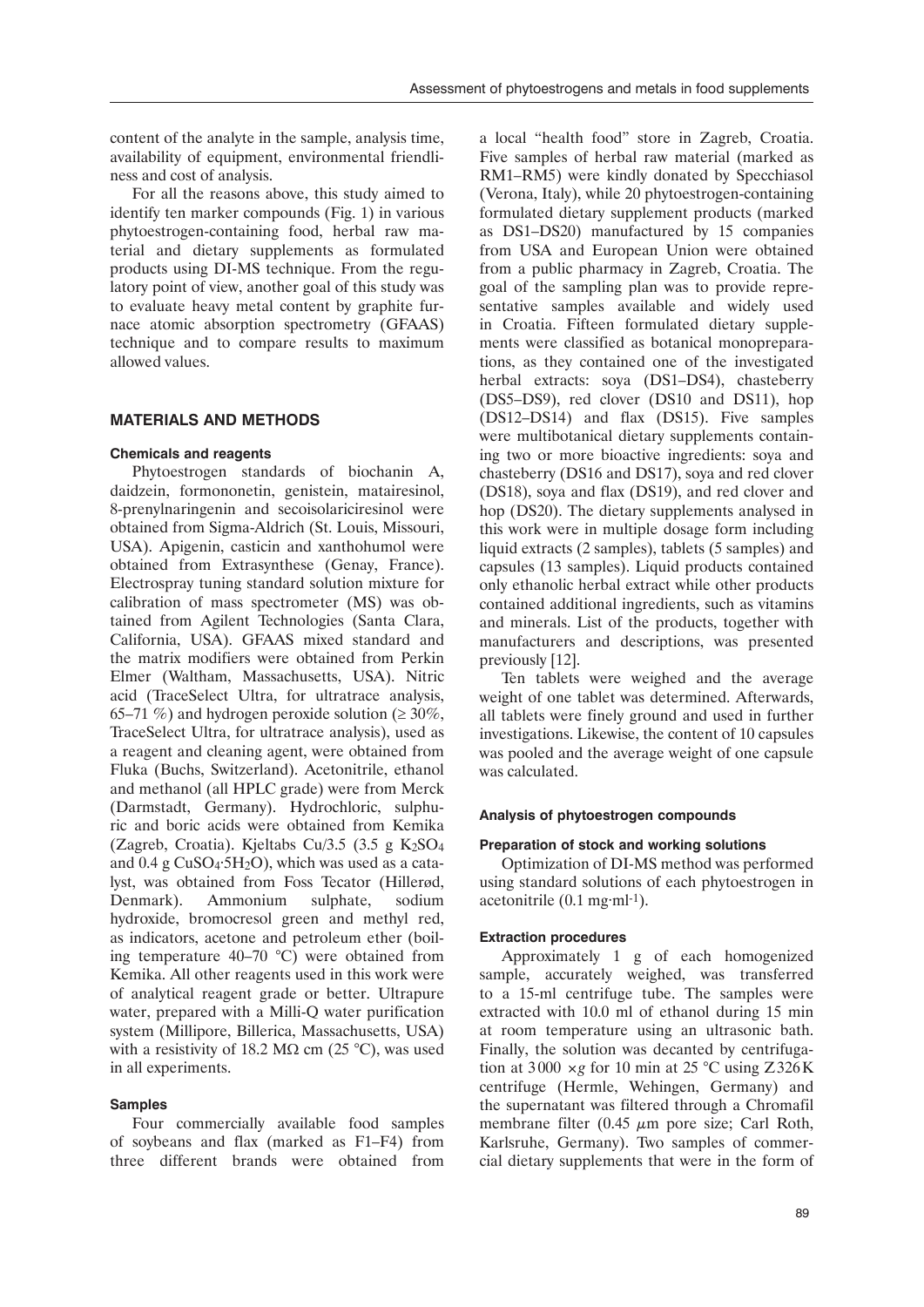ethanolic tinctures were not subjected to the extraction procedures. The extraction procedure of food samples was carried out after removal of the lipid fraction from soya and flax.

#### **Identification of phytoestrogens**

The analytical system consisted of a mass selective detector (MSD) ion trap mass spectrometer (Agilent Technologies) with an electrospray ionization (ESI) probe. An external syringe pump (KD Scientific, Holliston, Massachusetts, USA) was utilized to transport the sample and wash the transfer line between injections. To evaluate the performance of DI-MS in this configuration, electrospray tuning standard solution mixture was injected into the instrument each day prior to analysis. Optimization of DI-MS method was performed by infusing standard solutions of phytoestrogen at a rate of 5 ml·min-1. At the same flow rate, sample solutions were injected into the system. Carryover was analysed in each sample's spectra, none being observed using the washing solvent (mixture of acetonitrile and water,  $80:20 \text{ v/v}$  in a volume of 1 ml. The ESI source was operated in positive ionization mode. Optimum source parameters were source temperature 325 °C, ion spray voltage 3.5 kV, nitrogen flow rate 10 l·min-1 and pressure 138 kPa. Continuous mass spectra were obtained by scanning from 100 to 500 *m/z*. A number of 10000 ions was trapped in the analyser and the accumulation time was set at 200 ms. High-purity helium as collision gas was used for fragmentation and tandem mass spectrometry (MSn) studies of standard solutions were carried out at the collision energy kept at 30 %. Tab. 1 shows the mass spectrometry parameters for multiple reaction monitoring (MRM) transitions. Acquisition of sample solutions was performed in MRM mode,

**Tab. 1.** Mass spectrometry parameters for multiple reaction monitoring transitions.

| Analyte              | Transition            | Fragment ions           |
|----------------------|-----------------------|-------------------------|
| Apigenin             | $271 \rightarrow 225$ | 153, 225, 243           |
| Biochanin A          | $285 \rightarrow 270$ | 153, 229, 253, 270      |
| Casticin             | $375 \rightarrow 360$ | 315, 345, 360           |
| Daidzein             | $255 \rightarrow 227$ | 137, 181, 199, 227, 237 |
| Formononetin         | $269 \rightarrow 254$ | 137, 213, 237, 254      |
| Genistein            | $271 \rightarrow 243$ | 153, 197, 215, 243, 253 |
| Matairesinol         | $359 \rightarrow 341$ | 137, 341                |
| Secoisolariciresinol | $345 \rightarrow 327$ | 137, 327                |
| Xanthohumol          | $355 \rightarrow 299$ | 179, 235, 299           |
| 8-Prenylnaringenin   | $341 \rightarrow 285$ | 165, 221, 285           |

and MSD Trap Control v.5.2 (Agilent Technologies) was used for data acquisition and processing.

#### **Determination of heavy metals**

#### **Microwave digestion**

Approximately 0.2–0.6 g of each sample was weighed into polytetrafluoroethylene (PTFE) vessels and dissolved in 9.0 ml of nitric acid  $(65-71\%$  HNO<sub>3</sub>, TraceSelect, Fluka) and 1.0 ml of hydrogen peroxide solution (30% H<sub>2</sub>O<sub>2</sub>, TraceSelect, Fluka). Digestion was carried out in a microwave oven (Ethos UP systems, Milestone; Sorisole, Italy) and the operating program included two steps. In the first step, the temperature was increased to 200 °C during 15 min (power 1800 W), while in the next step the temperature was held constant at 200  $^{\circ}$ C (15 min, 1800 W). Three replicated digestions were conducted for each investigated sample and three blanks were prepared in an identical way without the sample. Furthermore, the standard solutions of each metal were digested three times by the above described procedure.

### **GFAAS analysis**

The contents of heavy metals (Ag, As, Ba, Cd, Co, Cr, Cu, Mo, Ni, Pb, and Sn) in samples were determined by GFAAS using Perkin-Elmer AAnalyst 100 atomic absorption spectrometer equipped with HGA-800 graphite furnace and a deuterium background corrector (Perkin Elmer). Light sources for atomic absorption were Perkin Elmer single element hollow cathode lamps and the slit width was 0.7 nm for all measurements. Argon was used as an inert gas and the peak area signals were recorded. The determination of metals was done after microwave digestion procedures, and the sample volume was  $20.0 \mu$ . The main analytical parameters for the determination of metals by GFAAS are summarized in Tab. 2.

#### **Mercury content**

The content of Hg in the studied samples was analysed by using AMA-254 with HS cuvette (Altec, Dvůr Králové nad Labem, Czech Republic) under the following conditions: wavelength 253.6 nm, drying time 60 s, decomposition time 150 s, and cuvette clear time 45 s. Briefly, each sample  $(100 \pm 3 \text{ mg})$  was weighed into a vessel, then placed in a furnace and thermally decomposed. The capability of the proposed method to be used in a routine laboratory was evaluated by the detection limit determination for individual metals. The limit of detection (*LOD*) and limit of quantitation (*LOQ*) were determined from the series of 10 blank analytical repetitions and were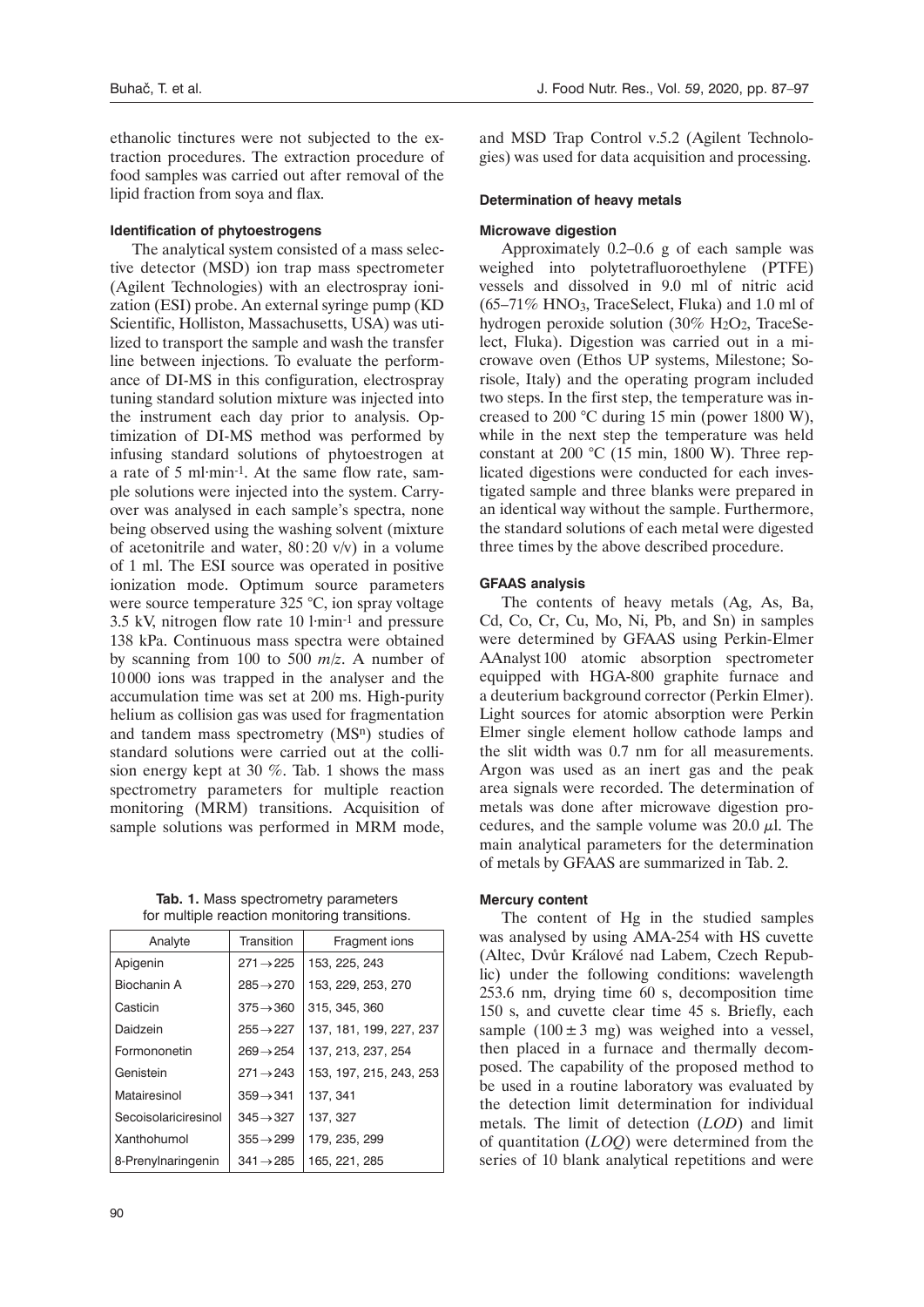## **Statistical methods**

All determinations were conducted in triplicate. The variables with normal distribution were described by the arithmetic mean and standard deviation, and those not showing normal distribution were represented by median and interquartile range. The Pearson product-moment correlation coefficient and Spearman rank correlation coefficient were determined to examine potential relationship between the contents of different compounds. *P* of 0.05 was a limit of statistical significance and *P* of 0.01 was a limit of high statistical significance. For each metal, incidence was expressed as percentage of samples in which the metal was found. The statistical package Statistica ver. 12.1 from StatSoft (Tulsa, Oklahoma, USA) was used for data analysis.

## **Results and discussion**

## **Identification of phytoestrogens**

The phytoestrogen-containing food, herbal raw materials and dietary supplements were analysed for content of ten phytoestrogens belonging to different classes. DI-MS technique was used upon optimization of a multi-target method for identification of marker compounds in phytoestrogen rich food, raw materials and dietary supplements prepared from various plant raw materials, namely, soya, red clover, chastetree, hop and flax. Selection of marker compounds was based on their distinctive role in quality control of these products as well as claims given on labels of products [12]. Therefore, the marker compounds with reported estrogenic activity were selected as follows: daidzein, genistein, formononetin, biochanin A (isoflavones), 8-prenylnaringenin, xanthohumol, (prenylflavonoids), apigenin (flavon), casticin (flavanol), matairesinol and secoisolariciresinol (lignans) (Fig. 1).

The external pump flow and the operating MS parameters of the ion source and trap were optimized to obtain the best performance of the mass spectrometer for identification of the selected ingredients. Parameters such as ionization mode, capillary voltage, nebulizer gas pressure, drying gas flow and temperature, ion accumulation time and number of ions trapped in the analyser were systematically evaluated until the highest signal intensity of all phytoestrogens was achieved. To select the most abundant parent and fragment ions as candidates for identification

|              |                    |                | Tab. 2. Analytical parameters for                                                                                                                              |                    |                         | determination of metals by graphite furnace atomic absorption spectroscopy technique. |             |                            |                |                            |               |
|--------------|--------------------|----------------|----------------------------------------------------------------------------------------------------------------------------------------------------------------|--------------------|-------------------------|---------------------------------------------------------------------------------------|-------------|----------------------------|----------------|----------------------------|---------------|
| <b>Metal</b> | Wavelength Current |                | Matrix modifier                                                                                                                                                | Modifier<br>volume | Calibration<br>interval | <b>Calibration line</b>                                                               | Correlation | *CO7                       | **OD           | <b>AOO1</b>                | $LOG**$       |
|              | [mm]               | [mA]           |                                                                                                                                                                | Įη                 | $[\mu g + 1]$           |                                                                                       | coefficient | $[\mu$ g·l <sup>-1</sup> ] | [49.64]        | $[\mu$ g·l <sup>-1</sup> ] | ug·kg·1]      |
| QY           | 328.1              | $\frac{1}{2}$  | 0.015 mg Pd and 0.010 mg Mg(NO <sub>3)2</sub>                                                                                                                  | ю                  | $\overline{4}$          | $y = 0.0319x + 0.0036$                                                                | 0.9991      | 0.060                      | $\frac{24}{3}$ | 0.200                      | $\frac{0}{8}$ |
| 4s           | 193.7              | ≌              | 0.015 mg Pd and 0.010 mg Mg(NO <sub>3)2</sub>                                                                                                                  | ഥ                  | $0 - 20$                | $= 0.0032x + 0.0005$<br>$\geq$                                                        | 0.9995      | 0.750                      | 30.0           | 2.500                      | 100.0         |
| Ba           | 553.6              | 8              | 0.005 mg Ca                                                                                                                                                    | ഥ                  | $0 - 40$                | $y = 0.0066x + 0.0010$                                                                | 0.9984      | 0.600                      | 24.0           | 2.000                      | 80.0          |
| රි           | 228.8              | ∞              | 0.015 mg Pd and 0.010 mg Mg(NO <sub>3)2</sub>                                                                                                                  | ഥ                  | $0.5 - 2.0$             | $= 0.0612x + 0.0027$<br>↘                                                             | 0.9989      | 0.024                      | $\frac{0}{1}$  | 0.080                      | 2<br>S        |
| ပိ           | 240.7              | $\frac{5}{1}$  | $0.05$ mg $Mg(NO3)2$                                                                                                                                           | ഥ                  | $0 - 20$                | $= 0.0053x + 0.0020$<br>$\overline{\phantom{0}}$                                      | 0.9993      | 0.300                      | 12.0           | 1.000                      | 40.0          |
| ŏ            | 357.9              | 25             | $0.05$ mg $Mg(NO3)2$                                                                                                                                           | ഥ                  | $0 - 20$                | $= 0.0100 + 0.0017$<br>↘                                                              | 0.9997      | 0.300                      | 12.0           | 1.000                      | 40.0          |
| 3            | 324.8              | $\frac{10}{1}$ |                                                                                                                                                                | I                  | $0 - 20$                | $= 0.0189x + 0.0030$<br>$\overline{\phantom{1}}$                                      | 0.9998      | 0.300                      | 12.0           | 1.000                      | 40.0          |
| ιŠ           | 313.3              | 35             | I                                                                                                                                                              | I                  | $0 - 20$                | $= 0.0064x + 0.0001$<br>↘                                                             | 0.9996      | 0.300                      | 12.0           | 1.000                      | 40.0          |
| ż            | 232.0              | $\frac{1}{2}$  | 0.05 mg Mg(NO <sub>3)2</sub>                                                                                                                                   | ഥ                  | $0 - 40$                | $= 0.0048x + 0.0043$                                                                  | 0.9994      | 0.600                      | 24.0           | 2.000                      | 80.0          |
| 운            | 283.3              | $\frac{1}{2}$  | mg Mg(NO <sub>3)2</sub><br>0.20 mg NH <sub>4</sub> H <sub>2</sub> PO <sub>4</sub> and 0.010                                                                    | ιn                 | $0 - 40$                | $= 0.0034x + 0.0038$<br>$\overline{\phantom{0}}$                                      | 0.9985      | 0.600                      | 24.0           | 2.000                      | 80.0          |
| တ်           | 286.3              | <u>ន</u>       | $0.015$ mg Pd and 0.010 mg Mg(NO <sub>3)2</sub>                                                                                                                | ю                  | $0 - 40$                | $y = 0.0012x + 0.0003$                                                                | 0.9992      | 0.600                      | 24.0           | 2.000                      | 80.0          |
|              |                    |                | LOD – limit of detection, LOQ – limit of quantification, * – based on fortified method blanks ( $n=20$ ), ** – based on 0.250 g analytical portion ( $n=20$ ). |                    |                         |                                                                                       |             |                            |                |                            |               |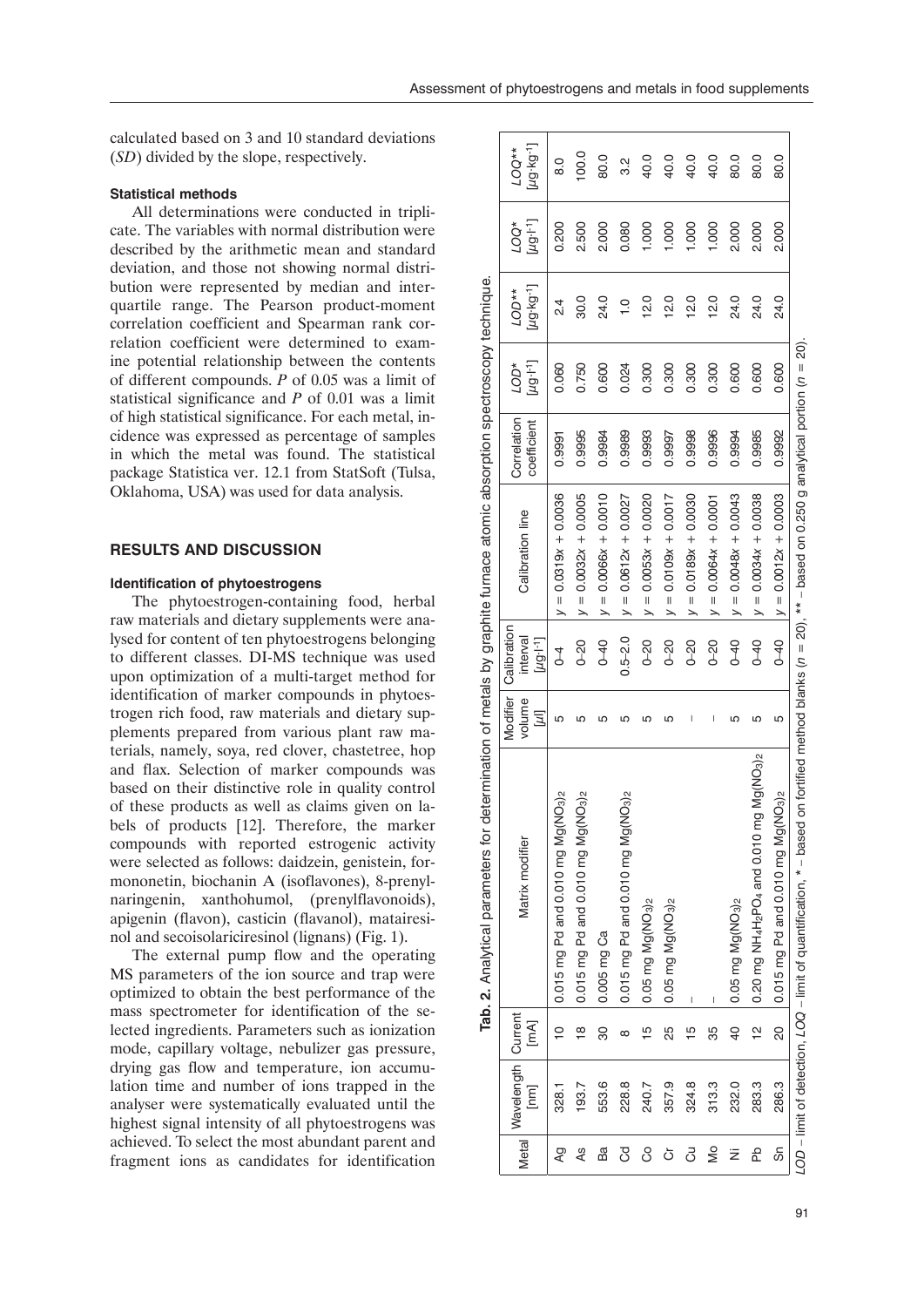by MRM analysis of samples, the fragmentation pattern of each analyte was investigated.

All isoflavones (daidzein, genistein, formononetin and biochanin A) produced the most abundant ion corresponding to the protonated molecule [M+H]+ at *m/z* of 255, 271, 269 and 285. The  $[M+H]^+$  ions afterwards generated complex electrospray ionization tandem mass (ESI-MS/MS) spectra. Isoflavones are characterized by a common 3-phenyl-chromen-4-one core structure and differ by substituents such as methoxyl and hydroxyl. Analysis of tandem mass (MS2) spectral data of daidzein and genistein revealed the presence of the prominent ions at *m/z* of 237 for daidzein and  $m/z$  of 253 for genistein. These ions were assigned to a fragment ion  $[M+H-H<sub>2</sub>O]$ <sup>+</sup> obtained by loss of 18 Da. On the other hand, MS2 fragmentation of *O*-methylated isoflavones resulted in formation of the most prominent, stable product ions at *m/z* of 254 (formononetin) and 270 (biochanin A) assigned to a radical ion [M+H- $CH_3$ <sup>+</sup>. [M+H]<sup>+</sup> ions of all isoflavonoids can also exhibit neutral loss of one or two CO groups, proposed to occur from the C-ring, resulting in fragment ions *m/z* of 227 and 199 for daidzein, *m/z* of 243 and 215 for genistein, *m/z* of 213 for formononetin and *m/z* of 229 for biochanin A. The fragment at *m/z* of 181 for daidzein and *m/z* of 197 for genistein correspond to additional loss of H2O (18 Da) and formation of  $[M+H-2CO-H<sub>2</sub>O]<sup>+</sup>$ fragment ions, while notable fragment ions at *m/z* of 237 (formononetin) and *m/z* of 253 (biochanin A) present a unique pattern in the mass spectrum of *O*-methylated isoflavones obtained by loss of CH3OH from the B-ring. Taking into account the formation of these notable fragment ions at *m/z* of 237 (formononetin) and *m/z* of 253 (biochanin A), it is possible to assume that the loss from the B-ring is favoured for *O*-methylated isoflavones. The retro Diels-Alder reaction (RDA) diagnostic ions were found in MS2 spectra of all investigated isoflavonoids (*m/z* of 137 for daidzein, *m/z* of 153 for genistein, *m/z* of 137 for formononetin and *m/z* of 153 for biochanin A). Still, RDA fragments of both *O*-methylated isoflavones had low relative abundance (less than 3 %; Fig. 2A).

MS spectrum of apigenin produced the most abundant ion corresponding to the protonated molecule [M+H]+ at *m/z* of 271, while analysis of MS2 spectral data revealed the presence of only three fragment ions:  $m/z$  of 243 ( $[M+H-CO]+$ ),  $m/z$  of 225 ([M+H-CO-H<sub>2</sub>O]<sup>+</sup> – base peak) and  $m/z$  of 153 ([M+H-C<sub>8</sub>H<sub>8</sub>O]<sup>+</sup> – RDA diagnostic ion). On the other side, methoxylated flavonoid casticin showed the progressive loss of methyl groups with the prominent ions at *m/z* of 360, 345

and 315. These typical fragmentation patterns of isoflavones and flavones are in accordance with data previously reported by MADEIRA et al. [13]. Lignans secoisolariciresinol and matairesinol showed a characteristic fragmentation pathway by progressive loss of 18 Da (H2O) from the positive  $[M+H]$ <sup>+</sup> ions at  $m/z$  of 345 and 359, respectively. Both dimers of phenylpropane, linked by β-β bonds, that differ only by an additional fivemembered oxolane ring present in the structure of metairesinol, gave the characteristic ion at *m/z* of 137 after cleavage of the central linkage.

In positive ion detection mode, prenylated chalconoid xanthohumol gave a protonated molecule ion at *m/z* of 355. The most prominent, stable product ion at  $m/z$  of 299  $[M+H-C_4H_8]+$ was formed after loss of 2-methylpropene from the prenyl group [14]. Fragmentation via RDA reaction gave a product ion at *m/z* of 235, while the third fragment ion at *m/z* of 179 was obtained by additional loss of the prenyl substituent from A ring of RDA-fragmented ions. The MS2 spectrum of the prenylated flavonoid, 8-prenylnaringenin, showed the presence of three major fragment ions at *m/z* of 285, 221 and 165. Similar fragmentation patterns were reported by YILMAZER et al. [15] and PROKUDINA et al. [16].

After method optimization, the most stable and prominent ions were designated for MRM transitions (Tab. 1) and the usefulness of the method was evaluated by analysis of samples of food, herbal raw materials and dietary supplements. Using this selective mode very little matrix interference was observed. All fragment ions selected for MRM transitions obtained by analysis of standard solutions had signal intensities higher than  $6 \times 10^3$ ion counts. To evaluate the reproducibility of the method, three injections of each sample type were carried out. Intensities of all ions were within the acceptance limit of  $\pm 5\%$ . Furthermore, other less abundant fragment ions were also monitored to aid in proper identification of the selected phytoestrogens.

Finally, the method was successfully applied to identification of phytoestrogens in various samples. None of the phytoestrogens was found in food samples, while three out of five herbal raw materials contained detectable levels of phytoestrogens. Daidzein and genistein were found in RM1 (soya extract) and RM3 (red clover extract). As expected, RM3 was found also to be rich in *O*-methylated isoflavones formononetin and biochanin A.

The formulated dietary supplements (DS1–DS15) were classified as botanical monopreparation, while 5 consisted of two or more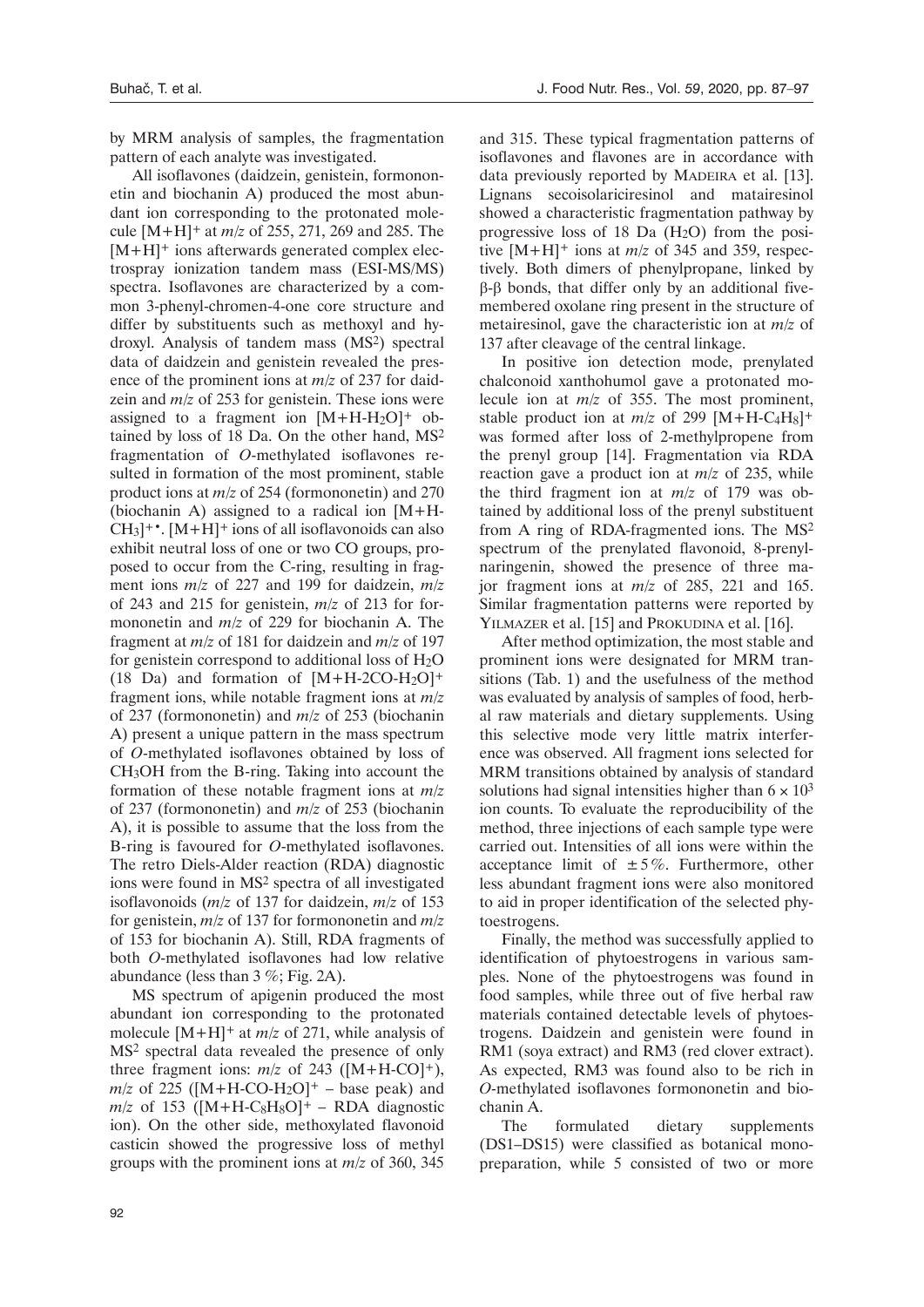herbal extracts (DS16–DS20). Four samples (DS1–DS4) were labelled as containing soya and this was confirmed by analysis that revealed contents of soya isoflavones daidzein and genistein. The fragmentation consistency of both isoflavones was found in all samples since the fragment ions given in Tab. 1 were noticed in all investigated samples. The signal intensities of MRM transition  $255 \rightarrow 227$  were in a range from  $9.7 \times 10^2$  ion counts (DS1) to  $1.6 \times 10^4$  ion counts (DS4) and signal intensities of MRM transition  $271 \rightarrow 243$ were in a range from  $2.3 \times 10^2$  ion counts (DS3) to  $6.0 \times 10^3$  ion counts (DS4), indicating that sample DS4 had the highest content of soya phytoestrogens. Furthermore, soya ingredients were expected to be found in three samples containing soya and chasteberry (DS17), red clover (DS18) and flax (DS19). Still only in DS17, daidzein (signal intensity of MRM transition  $255 \rightarrow 227$  was  $1.1 \times 10^3$  ion counts) and genistein (signal intensity of MRM transition  $271 \rightarrow 243$  signal intensity was  $3.2 \times 10^2$  ion counts) were found. Five monobotanical chasteberry-based products were investigated (DS5-DS9) and none of marker compounds, apigenin and casticin, was detected in those samples. Detectable levels of isoflavones formononetin (signal intensities of MRM transition  $269 \rightarrow 254$  were higher than  $6.0 \times 10^3$  ion counts) and biochanin A (signal intensities of MRM transition  $285 \rightarrow 270$ were higher than  $3.7 \times 10^3$  ion counts) were found in one red clover monobotanical (DS10) and one multibotanical dietary supplement (DS20). Analysis of MS2 spectral data revealed the presence of all fragment ions given in Tab. 1 for red clover marker compound formononetin. Its MS2 spectrum in sample DS10 is presented in Fig. 2B. Detectable levels of both prenyl flavonoids (8-prenylnaringenin and xanthohumol) were not found in any hop-based dietary supplements (DS12, DS13, DS14 and DS20).

Our results showed that detectable levels of lignans, flax marker compounds, were not found in food or herbal raw materials. Still, a detectable level of secoisolariciresinol (signal intensity of MRM transition  $345 \rightarrow 327$  was  $3.0 \times 10^2$  ion counts) was found in one flax-based dietary supplement (DS17) indicating that this lignan is the most abundant phytoestrogen in flax-based products. Unfortunately, analysis of MS2 spectral data of secoisolariciresinol in sample DS17 revealed fragmentation inconsistency as one of fragment ions (*m/z* of 137) was not found. As expected, it was found that intensities of fragment ions had higher variabilities at lower contents in highly complex matrices, and the extent of variability depended on physico-chemical properties of the analytes [17].

The results obtained by DI-MS assay are comparable with our previously published LC-MS/MS data on phytoestrogen contents in phytoestrogencontaining samples from food to dietary supplements [12]. Application of the method demonstrated that multitarget screening DI-MS method is indeed a simple and fast technique particularly suited for routine analysis. It is well suited for selection of herbal raw materials appropriate for further formulation to dietary supplement products. On the other hand, it is not appropriate for identification of low levels of phytoestrogens, since contents of phytoestrogens lower than 100 mg·kg-1 were detectable only using LC-MS/ MS technique. Due to the complexity of samples, especially multibotanical ones, ion suppression of low abundance ions may occur, as well as fragmentation inconsistency.



**Fig. 2.** Tandem mass spectral data of formononetin.

A – tandem mass spectrum in standard solution, B – tandem mass spectrum in sample DS10, C – fragmentation pathway. RDA – retro Diels-Alder reaction.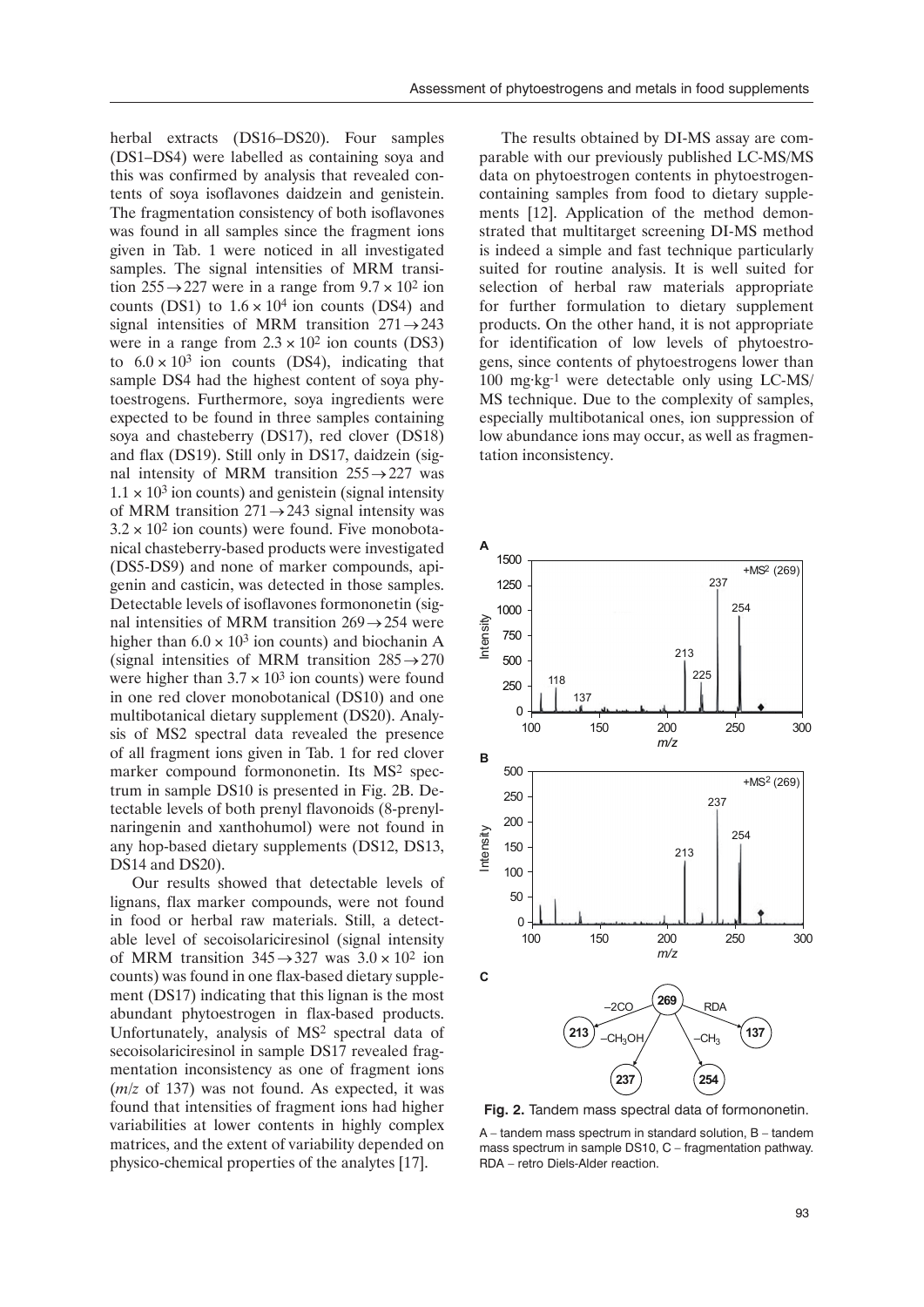| I                         |
|---------------------------|
|                           |
|                           |
|                           |
|                           |
| ļ                         |
|                           |
|                           |
|                           |
|                           |
|                           |
|                           |
| <b>PARTICULAR CONTROL</b> |
|                           |
|                           |
| くくりょう                     |
| i                         |
|                           |
|                           |
|                           |
|                           |
|                           |
|                           |
|                           |
| ĺ                         |
|                           |
| `<br>^<br>^               |
| į                         |
|                           |
| ֚֚֡                       |
|                           |
| Tab. 3<br>ı               |

|              | Incidence      | Number of                                                                                                                    | Mean values          | Median               | Range of quantified           | Interquartile        |                |                                       | Amount of metal per RDs [µg]                                                                                                        | Batch-to-batch           |
|--------------|----------------|------------------------------------------------------------------------------------------------------------------------------|----------------------|----------------------|-------------------------------|----------------------|----------------|---------------------------------------|-------------------------------------------------------------------------------------------------------------------------------------|--------------------------|
| <b>Metal</b> | [%]            | quantified samples                                                                                                           | $[mg \cdot kg^{-1}]$ | $[mg \cdot kg^{-1}]$ | values [mg·kg <sup>-1</sup> ] | $[mg \cdot kg^{-1}]$ | RSD* [%]       | Food samples<br>$(n = 4)$             | Dietary supplements<br>$(n = 20)$                                                                                                   | RSD** [%]<br>variability |
| Λg           |                |                                                                                                                              |                      |                      | 001 >                         |                      | I              | I                                     | I                                                                                                                                   | I                        |
| 4s           |                |                                                                                                                              |                      |                      | 001 >                         |                      | $\overline{1}$ | $\begin{array}{c} \hline \end{array}$ | $\overline{\phantom{a}}$                                                                                                            | $\overline{\phantom{a}}$ |
| Ba           | $\overline{5}$ | 8                                                                                                                            | 17.208               | 256<br>ဖ             | 0.563-89.655                  | 3.400-9.840          | $0.3 - 9.2$    | 56.28-770.71                          | 6.26-231.72                                                                                                                         | $0.2 - 19.4$             |
| टु           | 24             |                                                                                                                              | 0.052                | $\overline{21}$<br>O | 0.008-0.257                   | 0.009-0.064          | $0.3 - 5.8$    | $0.34 - 8.30$                         | $0.02 - 1.23$                                                                                                                       | $0.7 - 9.2$              |
| 8            | <u>8</u>       | ని                                                                                                                           | 0.555                | .243<br>O            | $0.041 - 3.747$               | $0.129 - 0.570$      | $0.1 - 26.5$   | 48.24-124.79                          | $0.12 - 9.36$                                                                                                                       | $0.1 - 39.2$             |
| ŏ            | $\frac{8}{1}$  | 8                                                                                                                            | 4.878                | 337<br>ო             | $0.521 - 16.940$              | $1.233 - 7.893$      | $0.2 - 4.5$    | 315.59-739.90                         | $2.47 - 57.21$                                                                                                                      | $0.1 - 12.0$             |
| 5            | $\frac{8}{10}$ | 8g                                                                                                                           | 11,950               | 4.110                | $0.440 - 95.151$              | 1.707-10.901         | $0.1 - 3.6$    | 388.56-1503.55                        | 1.76-381.19                                                                                                                         | $0.2 - 13.6$             |
| 운            | $\overline{0}$ | 89                                                                                                                           | 4.01a                | 51a<br>ო             | $0.16 - 15.81a$               | $100 - 5.49$ a       | $0.1 - 7.9$    | $0.25 - 0.66$                         | 0.070                                                                                                                               | $0.3 - 67.1$             |
| å            | $\frac{8}{10}$ | 8                                                                                                                            | 0.971                | 504<br>O             | $0.080 - 7.825$               | $0.135 - 1.289$      | $0.3 - 7.6$    | 36.58-90.95                           | $0.27 - 31.30$                                                                                                                      | $0.6 - 115.0$            |
| ż            | $\overline{5}$ | 8                                                                                                                            | 1.689                | 536                  | $0.425 - 4.854$               | $1.004 - 2.223$      | $0.3 - 4.9$    | 132.40-436.90                         | 1.09-35.46                                                                                                                          | $0.2 - 10.4$             |
| 운            |                | 얻                                                                                                                            | 0.568                | 502<br>O             | $0.170 - 1.445$               | 0.433-0.650          | $0.2 - 3.3$    | Ī                                     | $0.32 - 7.43$                                                                                                                       | $0.9 - 43.5$             |
| တ်           | 0              | 0                                                                                                                            |                      |                      | 001 >                         |                      | Ī              | Ī                                     | Ï                                                                                                                                   | I                        |
|              |                | ment products, a – value expressed in micrograms per kilogram.<br>RSD - relative standard deviation range, RDs - recommended |                      |                      |                               |                      |                |                                       | daily servings, * – obtained by analysis of each sample in triplicate, ** – batch-to-batch variability is given for dietary supple- |                          |

#### **Mineral and heavy metal contents**

The present study was also designed to evaluate metal contaminants in the samples. The metal content found in all food samples were compared to the maxi mum levels (*ML*s) established by Eu ropean Food Safety Authority (EFSA) [18-23] and World Health Organization (WHO) for these elements [24]. Since this kind of dietary supplement formula tion is used continuously for an extended time and *ML*s of several analysed metals in dietary supplements are not defined, In ternational Conference on Harmonisation Q3D (ICH Q3D) guidelines were used in the assessment and compared to permissi ble daily exposure (*PDE*) [25]. According to this guideline [25], metal contaminants in drug products are classified into four classes and 12 analysed metals were eva luated as follows: class 1 (As, Cd, Hg, and Pb), class 2A (Co and Ni), class 2B (Ag) and class 3 (Ba, Cr, Cu, Mo, and Sn).

From the results presented in Tab. 3, it can be observed that contents of seven metals (Ba, Co, Cr, Cu, Hg, Mo, and Ni) were determined in all analysed samples. On the other hand, Ag, As, and Sn were not detected using the graphite technique in any of the samples. It must be pointed out that the *LOQ* value for these metals was significantly below their *ML*s and PDE, which indicates satisfactory sensitivity of the GFAAS method.

Arsenic, cadmium, lead, and mercury (class 1) are naturally occurring elements and severe environmental contaminants. These heavy metals are considered sys temic toxicants, even in small doses of exposure, inducing multiple organ injury and failure. Arsenic, as a ubiquitous me talloid, can be found in the inorganic and organic form in nature. It is considered that organic forms are relatively non-toxic, except for those which are synthesized and developed as pesticide ingredients. Inor ganic As (III) is more toxic than As (V) form, although both forms of this heavy metal are potentially harmful to human health. Literature survey reveals that human exposure to arsenic can occur via different routes, while food and drinking water intake are the principal routes of ex posure to arsenic [18].

The lead content in 12 samples ranged from  $0.170$  mg·kg<sup>-1</sup> to 1.445 mg·kg<sup>-1</sup>, while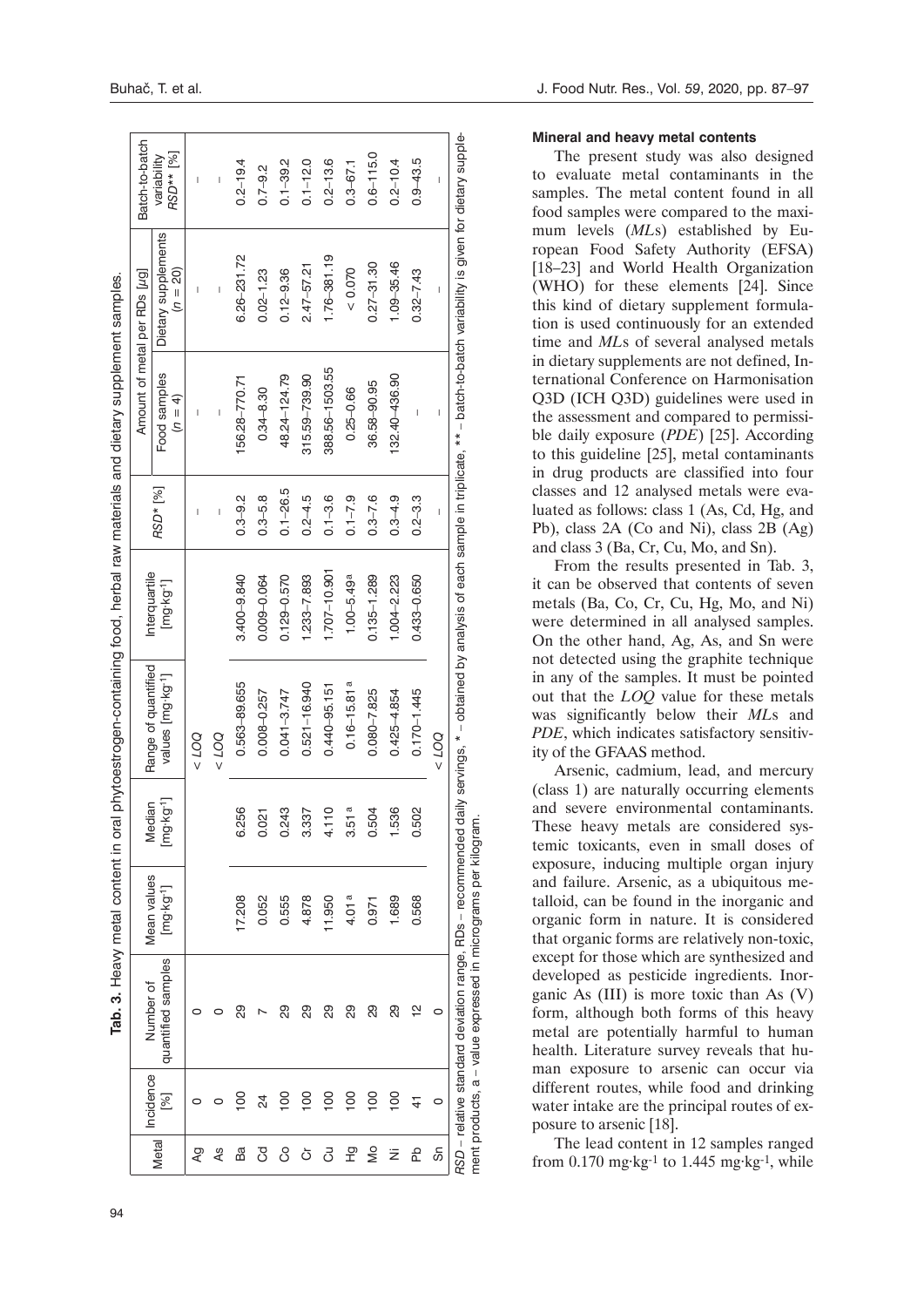it was below *LOQ* in the remaining 17 samples. After intake of contaminated food and dietary supplements, lead is rapidly absorbed from the gastrointestinal tract and has adverse effects on the blood, cardiovascular, central nervous, immune, muscular, renal and reproductive systems [19, 26]. Consequently, the prescribed limit values for Pb are extremely low, maximum permitted concentration (*MPC*) for all solid food is 6 mg·kg-1, *PDE* is 5  $\mu$ g·d<sup>-1</sup> [25, 27]. The obtained results indicate that a high total amount of this heavy metal per recommended daily serving  $(7.43 \mu g \cdot d^{-1})$  was found in the capsule sample DS15.

Regarding the cadmium content, it was determined in only 7 samples in a narrow range  $(0.009 - 0.257 \text{ mg·kg-1})$ . This heavy metal is an environmental contaminant, both through natural occurrence and from industrial and agricultural sources. As shown in Tab. 3, the median and mean values of all samples indicated low cadmium contents in all samples. Thus, Cd content of soya food samples (F1 and F2) was below the defined cadmium *MLs* for soybeans (0.2 mg·kg<sup>-1</sup> wet weight) [20]. It was observed that the flax sample (F3) had the highest content of this element  $(0.257 \text{ mg} \cdot \text{kg}^{-1})$ . The cadmium *MLs* are 1.0 mg·kg<sup>-1</sup> for dietary supplements [20] and Cd content for all the investigated samples was below this value. The maximum value was found in a multibotanical dietary supplement tablet formulation DS17 (0.245 mg·kg-1). Total amount of cadmium per recommended daily serving for investigated food samples ( $\lt$ 8.30  $\mu$ g) and dietary supplements  $(< 1.23 \mu g$ ) was lowerthan the prescribed limit values for this heavy metal (*PDE* 5 µg·d-1; tolerable weekly intake  $(TW1)$  2.5  $\mu$ g·kg<sup>-1</sup> body weight (bw)).

Mercury is a toxic heavy metal (*MPC* for all food in solid form 500  $\mu$ g·d<sup>-1</sup>; *PDE* 30  $\mu$ g·d<sup>-1</sup>, limit for total daily consumption  $16\mu\text{g} \cdot \text{d}^{-1}$ ) with no known biological function in humans [21, 25, 27]. The organometallic form of this metal is more toxic than the inorganic form since it is more readily absorbed after ingestion. Besides this, the toxicity of mercury is also due to its accumulation in biological tissues (bioaccumulation) and high exposure to this dangerous contaminant of the environment may cause neurological disorders, including seizures and even death. For the reasons stated above, mercury content was determined by the proposed method. It should be noted that sensitivity is one of the advantages of this method, as evidenced by the extremely low values of *LOD* (18 ng·kg-1) and *LOQ* (54 ng·kg-1). The determined total mercury content in all samples covered a very narrow range between 0.16  $\mu$ g·kg<sup>-1</sup> and 15.81  $\mu$ g·kg<sup>-1</sup>. Furthermore, a statistically significant difference was not found between the content of Hg in food  $(5.88 \mu g \cdot kg^{-1})$ , herbal raw materials  $(3.95 \mu g \cdot kg^{-1})$  and dietary supplement  $(3.67 \,\mu\text{g} \cdot \text{kg}^{-1})$  samples.

Class 2 elements are generally considered as route-dependent human toxicants (Ag, Co and Ni). Cobalt is a mineral naturally occurring in various forms. The only physiological role of this trace element in humans is that of a component of vitamin B12. The average daily intake of this essential trace element from food is estimated to be 5–40  $\mu$ g·d<sup>-1</sup> [28]. It is interesting to note that the cobalt content in the studied soybean food samples (mean  $1.296$  mg·kg<sup>-1</sup>) was higher than in flax samples (mean 0.407 mg·kg-1). Furthermore, the cobalt content in dietary supplements was below 1 mg·kg<sup>-1</sup> except for two samples (DS6; 3.747 mg·kg-1 and DS9; 2.301 mg·kg-1).

On the other hand, nickel has not been shown to be essential for humans. The current chronic dietary exposure to this metal is of concern for the general population. The tolerable daily intake  $(TDI)$  for Ni is 2.8  $\mu$ g·kg<sup>-1</sup> bw [22]. Soybeans and oilseeds were also mentioned as food groups containing the highest levels of nickel. The investigated soya samples had higher Ni levels (mean 4.082 mg·kg-1) than flax samples (mean 1.892 mg·kg-1). The obtained results were still below the values required by EFSA to be reported (5.2 mg·kg<sup>-1</sup> for soybeans and 5.1 mg·kg<sup>-1</sup> for soya products) [22]. The herbal raw material containing soya (RM1) had higher Ni content of 4.039 mg·kg<sup>-1</sup> than the other samples. It was also found that high contents of this mineral had also soya-based dietary supplements DS2, DS16 and DS18.

The elements in class 3 (Ba, Cr, Cu, Mo and Sn) have relatively low toxicities at oral administration with high *PDE* values (generally 500  $\mu$ g·d<sup>-1</sup>) [25]. Chromium, as a trivalent ion, is considered an essential trace element in humans present in various foods. On the other hand, hexavalent chromium, being carcinogenic to humans, is usually a consequence of anthropogenic contamination. Chromium dietary exposure across all age groups is well below *TDI* (0.3 mg·kg-1·d-1 bw) and, therefore, does not raise concerns for public health [23]. The investigated soya-containing food samples had higher Cr contents (mean 8.06 mg·kg-1) than flax-containing samples (mean 4.21 mg·kg-1). Among the investigated herbal raw materials, sample RM5 (flax) had the highest Cr content (3.87 mg·kg-1). Four dietary supplements (DS9, DS11, DS16 and DS20) had the total chromium contents greater than 10 mg·kg-1.

It is noteworthy that values obtained for the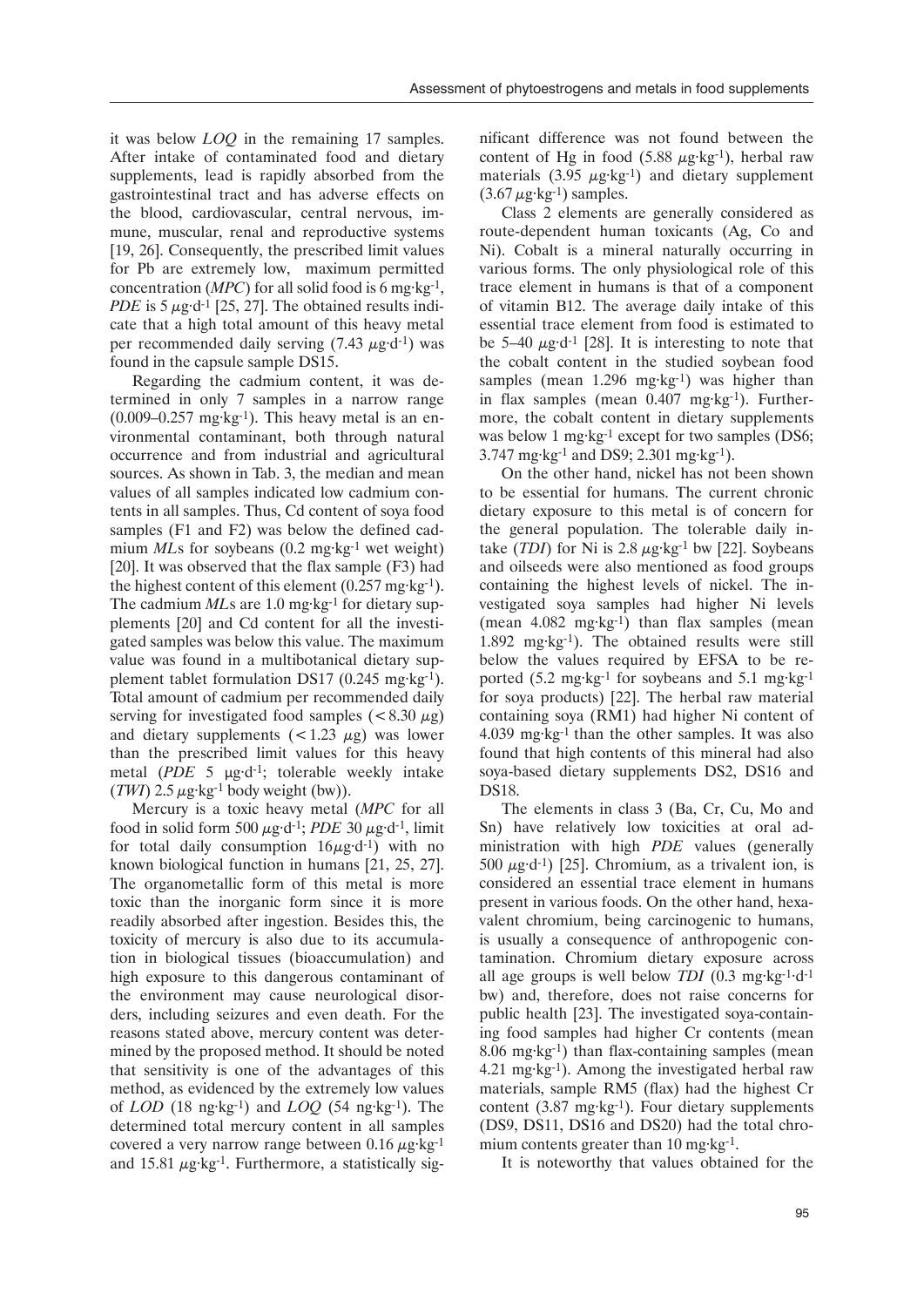Ba and Cu contents in the analysed samples had quite a wide range. The values obtained for mean  $(17.208 \text{ mg} \cdot \text{kg}^{-1})$  and median  $(6.256 \text{ mg} \cdot \text{kg}^{-1})$  Ba content of all analysed samples were statistically significantly different. The interquartile range was narrower and 7 samples had values higher than 25 mg·kg-1.

Four samples (DS9, DS10, DS19 and DS20) had copper content greater than 25 mg·kg<sup>-1</sup>, still the amounts taken following manufacturers' recommendations would lead to intake lower than the tolerable upper intake level recommended by EFSA  $(5 \text{ mg} \cdot d^{-1})$  [29].

In contrast, the determined molybdenum contents were in a very narrow range. The investigated botanical monopreparations DS9 (7.825 mg·kg-1) and DS2 (3.535 mg·kg-1) had the highest levels of this ultratrace element, while the age-dependent tolerable upper intake levels for Mo are in the range from 0.1 mg·d<sup>-1</sup> to 0.6 mg·d<sup>-1</sup> [29].

#### **Batch-to-batch variability**

The batch-to-batch quality consistency of selected products was evaluated using two different batches of each dietary supplement and it was interesting to note variable batch-to-batch uniformity among various brands. Relative standard deviation (*RSD*) values were between 0.12 % (for Cd) and 115.0 % (for Mo), and high variability of two different batches of dietary supplements products was found for Co and Mo  $(RSD \leq 39.2 \%$  and  $\leq$  115.0 %, respectively). The obtained results, presented in Tab. 3, showed that mercury was present at extremely low levels in the analysed dietary supplement samples, so the high *RSD* value (67.1 %) does not represent a large batch-to-batch variability (individual values were 1.940  $\mu$ g·kg<sup>-1</sup> and 5.438  $\mu$ g·kg<sup>-1</sup>).

#### **Conclusions**

The DI-MS method provided sufficient sensitivity and selectivity for rapid identification of phytoestrogens in complex samples without prior analyte separation by chromatography and with a total sample preparation and analysis time of less than 30 min. The obtained results indicate that the metal content in the investigated phytoestrogen-containing food, herbal raw materials and dietary supplement samples was below the international established limits for these heavy metals, except for Pb content in one capsule sample DS15. The results obtained indicate necessity for continuous monitoring of metal content in these type of samples.

#### **Refferences**

- 1. Chen, M. N. Lin, C. C. Liu, C. F.: Efficacy of phytoestrogens for menopausal symptoms: A metaanalysis and systematic review. Climacteric, *18*, 2015, pp. 260–269. DOI: [10.3109/13697137.2014.966241](https://doi.org/10.3109/13697137.2014.966241).
- 2. Messina, M. Messina, V.: The role of soy in vegetarian diets. Nutrients, *2*, 2010, pp. 855–888. DOI: [10.3390/nu2080855](https://doi.org/10.3390/nu2080855).
- 3. Kajla, P. Sharma, A. Sood, D. R.: Flaxseed a potential functional food source. Journal of Food Science and Technology, *52*, 2015, pp. 1857–1871. DOI: [10.1007/s13197-014-1293-y](https://doi.org/10.1007/s13197-014-1293-y).
- 4. Popa, D. S. Rusu, M. E.: Isoflavones: vegetable sources, biological activity, and analytical methods for their assessment. In: Shiomi, N. – Waisundara, V. (Eds.): Superfood and functional food – the development of superfoods and their roles as medicine.1st edition. Rijeka : IntechOpen, 2017, pp. 133–154. ISBN: 978-953-51-2942-4.
- 5. Coldham, N. G. Sauer, M. J.: Identification, quantitation and biological activity of phytoestrogens in a dietary supplement for breast enhancement. Food and Chemical Toxicology, *39*, 2001, pp. 1211–1224. DOI: [10.1016/s0278-6915\(01\)00081-3](https://doi.org/10.1016/s0278-6915(01)00081-3).
- 6. Delmonte, P. Perry, J. Rader, J. I.: Determination of isoflavones in dietary supplements containing soy, Red Clover and kudzu: Extraction followed by basic or acid hydrolysis. Journal of Chromatography A, *1107*, 2006, pp. 59–69. DOI: [10.1016/j.chro](https://doi.org/10.1016/j.chroma.2005.11.060)[ma.2005.11.060](https://doi.org/10.1016/j.chroma.2005.11.060).
- 7. Clarke, D. B. Bailey, V. Lloyd, A. S.: Determination of phytoestrogens in dietary supplements by LC-MS/MS. Food Additives and Contaminants: Part A, *25*, 2008, pp. 534–547. DOI: [10.1080/02652030701658340](https://doi.org/10.1080/02652030701658340).
- 8. Andres, S. Hansen, U. Niemann, B. Palavinskas, R. – Lampen, A.: Determination of the isoflavone composition and estrogenic activity of commercial dietary supplements based on soy or red clover. Food and Function, *6*, 2015, pp. 2017–2025. DOI: [10.1039/c5fo00308c.](https://doi.org/10.1039/c5fo00308c)
- 9. Lasić, K. Bokulić, A. Milić, A. Nigović, B. Mornar, A.: Lipophilicity and bio-mimetic properties determination of phytoestrogens using ultra-highperformance liquid chromatography. Biomedical Chromatography, *33*, 2019. DOI: [10.1002/bmc.4551.](https://doi.org/10.1002/bmc.4551)
- 10. Sertić, M. Mornar, A. Nigović, B.: A rapid profiling of hypolipidemic agents in dietary supplements by direct injection tandem mass spectrometry. Journal of Food Composition and Analysis, *34*, 2014, pp. 68–74. DOI: [10.1016/j.jfca.2014.03.001](https://doi.org/10.1016/j.jfca.2014.03.001).
- 11. Xin, G. Z. Hu, B. Shi, Z. Q. Zheng, J. Y. Wang, L. – Chang, W. Q. – Li, P. – Yao, Z. – Liu, L. F.: A direct ionization mass spectrometrybased approach for differentiation of medicinal *Ephedra* species. Journal of Pharmaceutical and Biomedical Analysis, *117*, 2016, pp. 492–498. DOI: [10.1016/j.jpba.2015.09.032](https://doi.org/10.1016/j.jpba.2015.09.032).
- 12. Mornar, A. Buhač, T. Amidžić Klarić, D. Klarić, I. – Sertić, M. – Nigović, B.: Multi-targeted screening of phytoestrogens in food, raw material,